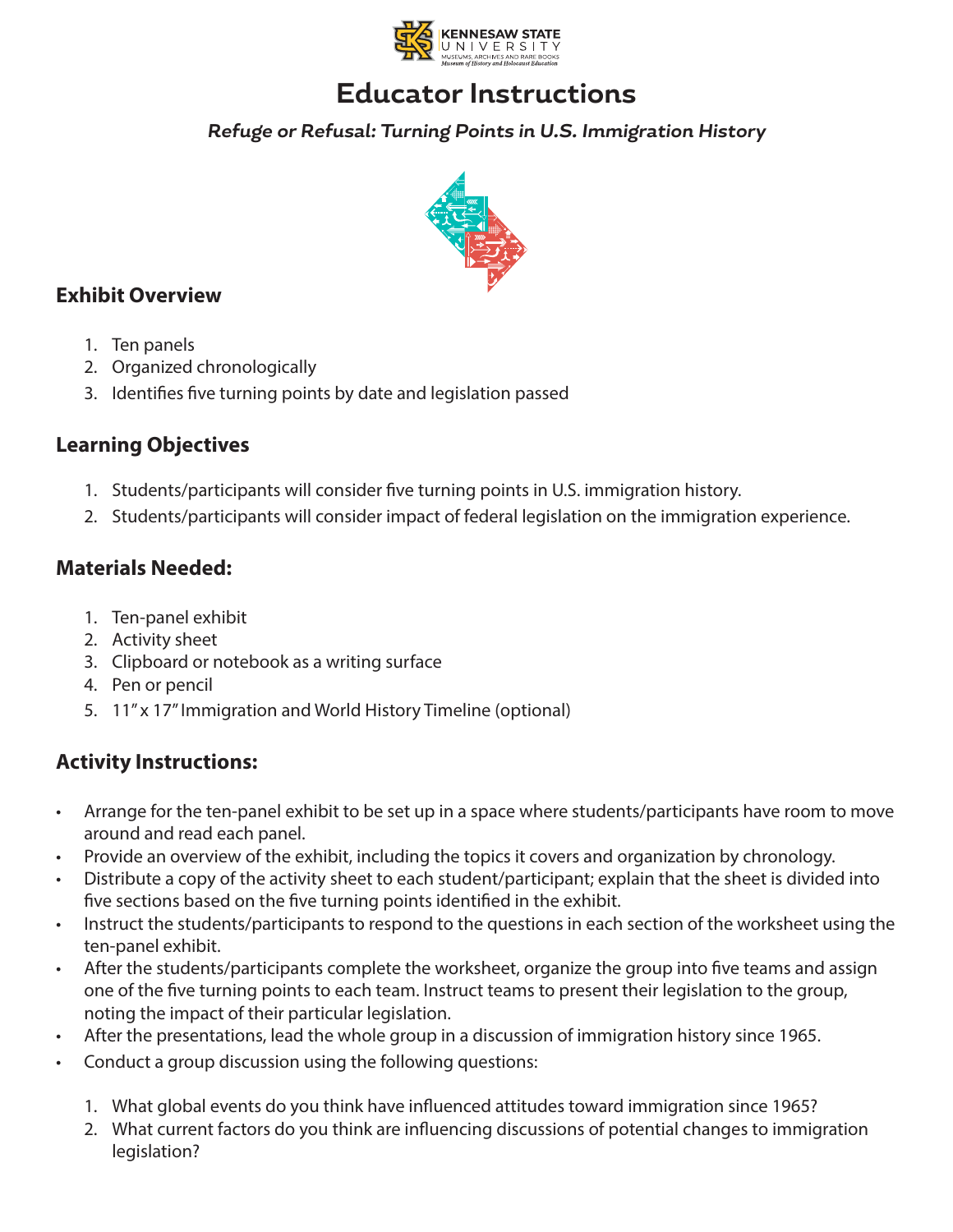

# **Activity Sheet**

**Refuge or Refusal: Turning Points in U.S. Immigration History**



### **1790**

What is the name of the legislation passed by Congress in this year?

What new rules did this legislation put into place?

What issues do you think Congress was seeking to address with the passage of this legislation?

What global events do you think influenced attitudes toward immigration during the time period when this legislation was passed?

### **1882**

What is the name of the legislation passed by Congress in this year?

What new rules did this legislation put into place?

What issues do you think Congress was seeking to address with the passage of this legislation?

What global events do you think influenced attitudes toward immigration during the time period when this legislation was passed?